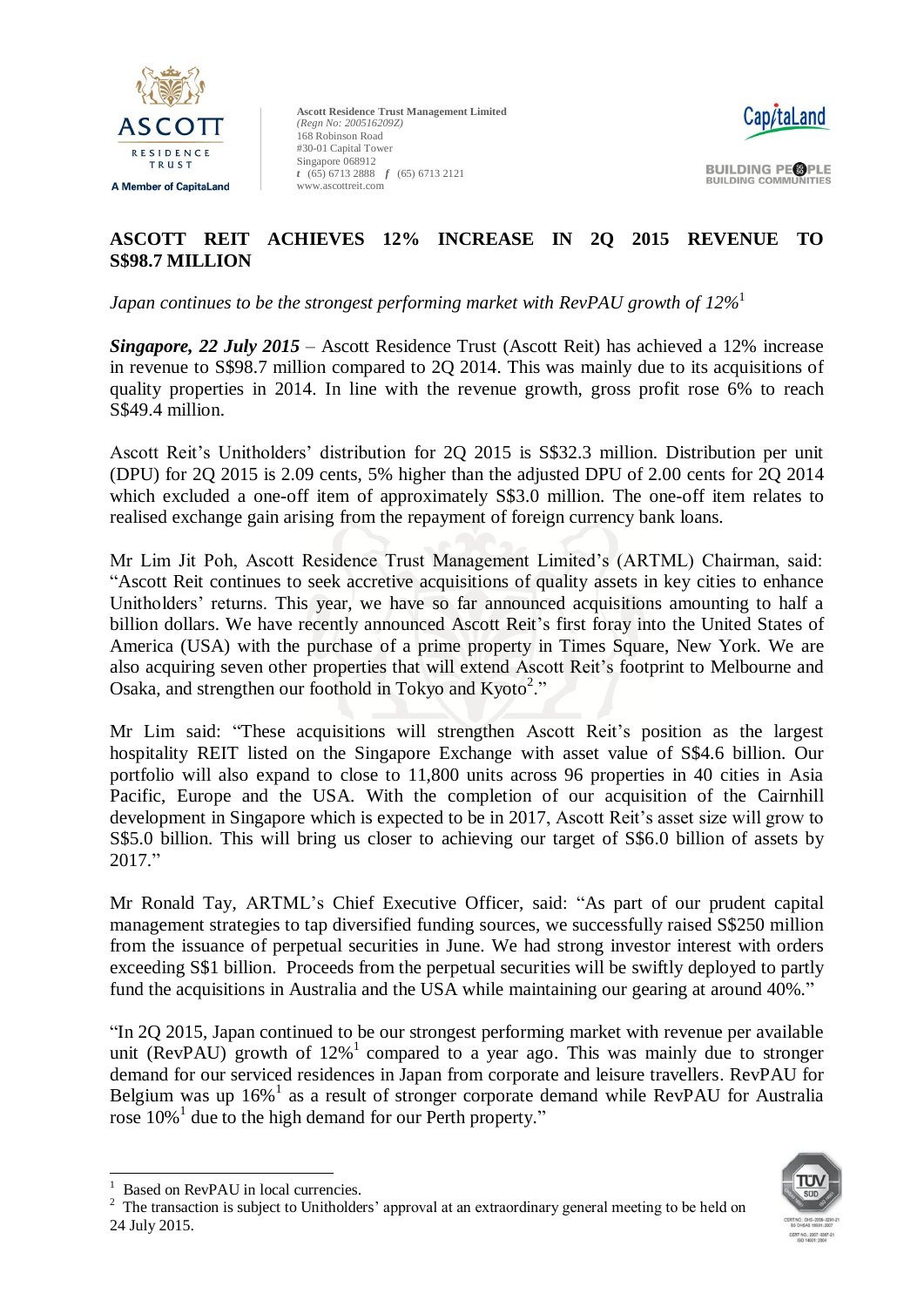



**BUILDING PEOPLE BUILDING COMMUNITIES** 

Mr Tay added: "We will continue to actively manage our properties to maximise yields. This includes refurbishing our properties to enhance guest experience. RevPAU for Citadines Ramblas Barcelona in Spain increased  $11\%$ <sup>1</sup> in 2Q 2015 due to higher demand for its renovated apartments. The ongoing refurbishment of Somerset Olympic Tower Tianjin and Somerset Xu Hui Shanghai are expected to be completed this year. Besides refurbishment, we will look into divesting some of our properties with limited growth potential to enhance returns to Unitholders."

# **Summary of Results**

#### **2Q 2015 vs 2Q 2014**

|                                                | 2Q 2015 | 2Q 2014 | Change $(\% )$ |
|------------------------------------------------|---------|---------|----------------|
| <b>Revenue (S\$ million)</b>                   | 98.7    | 88.1    | $+12%$         |
| <b>Gross Profit (S\$ million)</b>              | 49.4    | 46.5    | $+6%$          |
| <b>Unitholders' Distribution (S\$ million)</b> | 32.3    | 33.5    | $-4%$          |
| <b>DPU</b> (S cents)                           | 2.09    | 2.19    | $-5%$          |
| <b>DPU</b> (S cents)                           | 2.09    | 2.00    | $+5%$          |
| (adjusted for one-off item)                    |         |         |                |
| <b>Revenue Per Available Unit</b>              | 129     | 137     | $-6\%$         |
| (RevPAU) S\$/day                               |         |         |                |

- Revenue for 2Q 2015 increased mainly due to the additional revenue of S\$12.3 million from Ascott Reit's acquisitions in 2014. The increase was partially offset by the decrease in revenue of S\$1.7 million from its existing properties.
- Unitholders' distribution in 2Q 2014 included a one-off item of approximately S\$3.0 million. DPU for 2Q 2014 would be 2.00 cents if it was adjusted for the one-off item.
- RevPAU was lower mainly because of weaker performance from Singapore and Philippines properties and lower average daily rate from the China properties acquired in 2014. On a same store basis, excluding the acquisitions, RevPAU remained the same as 2Q 2014.

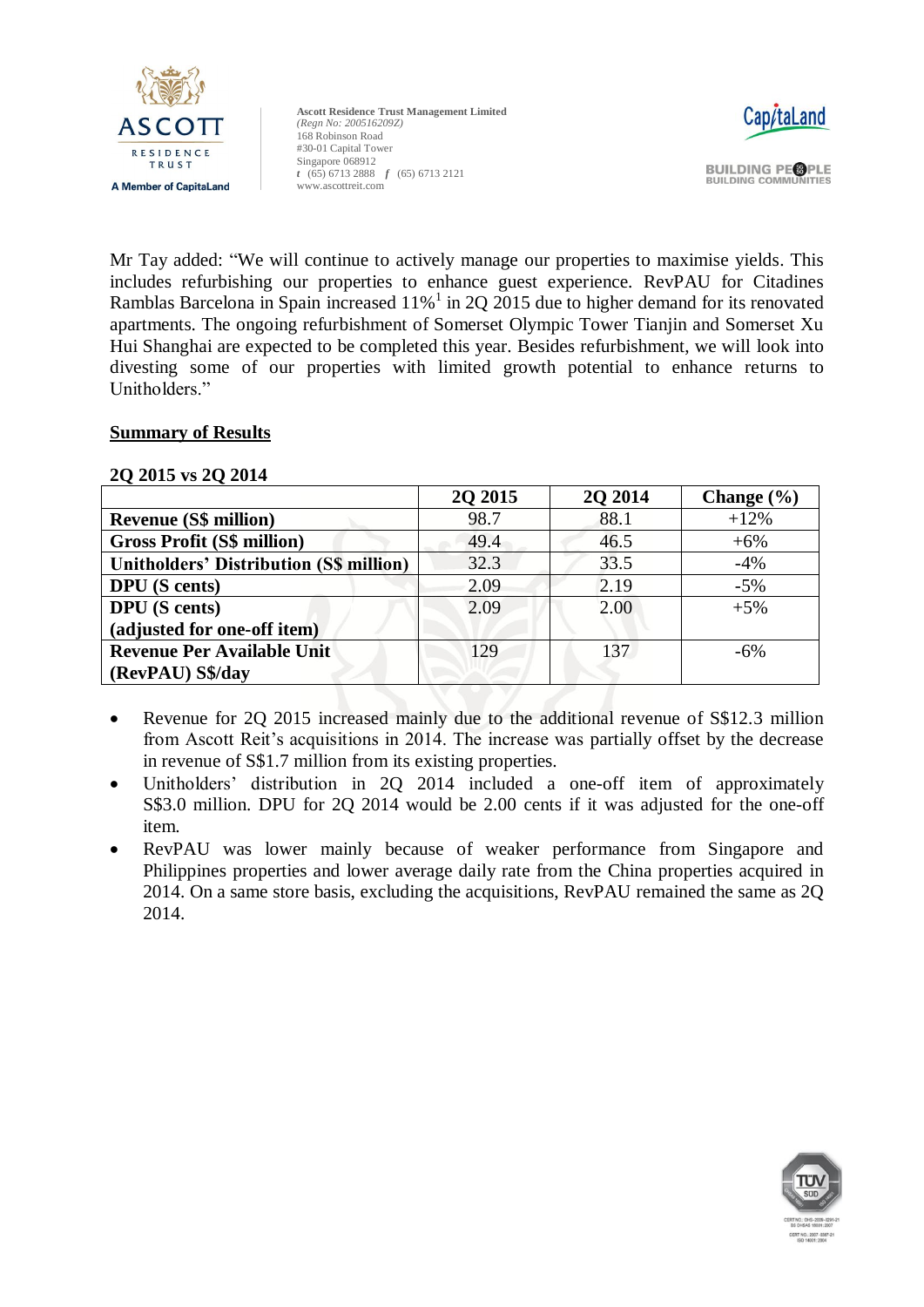



**BUILDING PEOPLE BUILDING COMMUNITIES** 

#### **1H 2015 vs 1H 2014**

|                                                | 1H 2015 | 1H 2014 | Change $(\% )$ |
|------------------------------------------------|---------|---------|----------------|
| <b>Revenue (S\$ million)</b>                   | 188.7   | 168.5   | $+12%$         |
| <b>Gross Profit (S\$ million)</b>              | 92.5    | 85.7    | $+8%$          |
| <b>Unitholders' Distribution (S\$ million)</b> | 59.3    | 60.2    | $-1\%$         |
| <b>DPU</b> (S cents)                           | 3.85    | 3.94    | $-2\%$         |
| <b>DPU</b> (S cents)                           | 3.85    | 3.75    | $+3\%$         |
| (adjusted for one-off item)                    |         |         |                |
| <b>RevPAU</b> (S\$/day)                        | 122     |         | $-7%$          |

- Revenue for 1H 2015 rose mainly due to the additional contribution of S\$24.7 million from Ascott Reit's acquisitions in 2014. The increase was partially offset by the decrease in revenue of S\$4.1 million from existing properties as well as the decrease of S\$0.4 million due to the expiry of deed of yield protection for Somerset West Lake Hanoi. On a same store basis, revenue for 1H 2015 decreased by S\$4.1 million due to weaker performance from France and Germany arising from the depreciation of Euro against Singapore dollar.
- Unitholders' distribution for 1H 2014 included a one-off item of approximately S\$3.0 million. DPU for 1H 2014 would be 3.75 cents if it was adjusted for the one-off item.
- RevPAU was lower mainly due to weaker performance from Singapore and Philippines properties and lower average daily rate from the China properties acquired in 2014. On a same store basis, excluding the acquisitions, RevPAU decreased by 2%.

# **Distribution**

- Ascott Reit's distributions are made on a semi-annual basis, with the amount calculated as at 30 June and 31 December each year.
- For the period of 1 January 2015 to 30 June 2015, Unitholders can expect to receive their distribution of 3.847 cents per unit on 28 August 2015. The Books Closure Date is on 30 July 2015.

| <b>Distribution Period</b>         | 1 January 2015 to 30 June 2015 |  |
|------------------------------------|--------------------------------|--|
| <b>Distribution Rate</b>           | 3.847 cents per unit           |  |
| Last Day of Trading on "cum" Basis | 27 July 2015, 5 pm             |  |
| <b>Ex-Date</b>                     | 28 July 2015, 9 am             |  |
| <b>Books Closure Date</b>          | 30 July 2015                   |  |
| <b>Distribution Payment Date</b>   | 28 August 2015                 |  |

For Ascott Reit's 2Q 2015 financial statement and presentation slides, please visit [www.ascottreit.com.](http://www.ascottreit.com/)

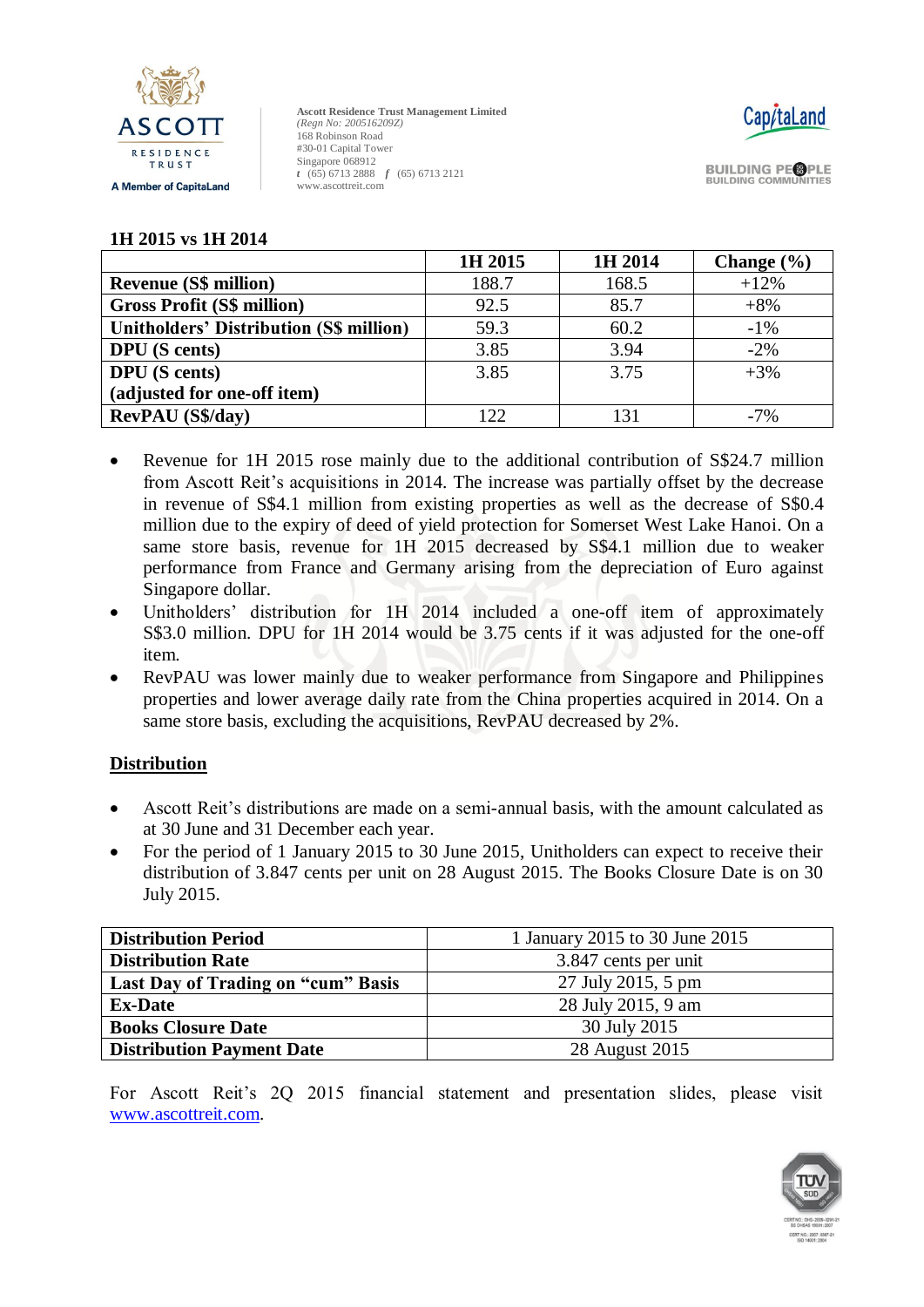



**BUILDING PEOPLE BUILDING COMMUNITIES** 

### **About Ascott Residence Trust**

Ascott Reit was established with the objective of investing primarily in real estate and real estate-related assets which are income-producing and which are used or predominantly used, as serviced residences, rental housing properties and other hospitality assets.

Ascott Reit's asset size has quadrupled to over S\$4.3 billion since it was listed on the Singapore Exchange Securities Trading Limited (SGX-ST) in March 2006. Ascott Reit's international portfolio comprises 90 properties with 10,499 units in 37 cities across 13 countries in Asia Pacific and Europe.

Ascott Reit's serviced residences are operated under the Ascott, Citadines and Somerset brands, and are mainly located in key gateway cities such as Barcelona, Berlin, Brussels, Guangzhou, Hanoi, Ho Chi Minh City, Jakarta, Kuala Lumpur, London, Manila, Munich, Paris, Perth, Shanghai, Singapore and Tokyo.

Ascott Reit is managed by Ascott Residence Trust Management Limited, a wholly owned subsidiary of The Ascott Limited and an indirect wholly owned subsidiary of CapitaLand Limited, one of Asia's largest real estate companies.

#### **Important Notice**

The value of units in Ascott Reit and the income derived from them may fall as well as rise. Units in Ascott Reit are not obligations of, deposits in, or guaranteed by Ascott Residence Trust Management Limited, the Manager of Ascott Reit (the "Manager") or any of its affiliates. An investment in the units in Ascott Reit is subject to investment risks, including the possible loss of the principal amount invested. The past performance of Ascott Reit is not necessarily indicative of its future performance.

This announcement may contain forward-looking statements that involve risks and uncertainties. Actual future performance, outcomes and results may differ materially from those expressed in forward-looking statements as a result of a number of risks, uncertainties and assumptions. Representative examples of these factors include (without limitation) general industry and economic conditions, interest rate trends, cost of capital and capital availability, competition from similar developments, shifts in expected levels of property rental income, changes in operating expenses, including employee wages, benefits and training, property expenses and governmental and public policy changes and the continued availability of financing in the amounts and the terms necessary to support future business. Investors are cautioned not to place undue reliance on these forward-looking statements, which are based on the current view of the Manager on future events.